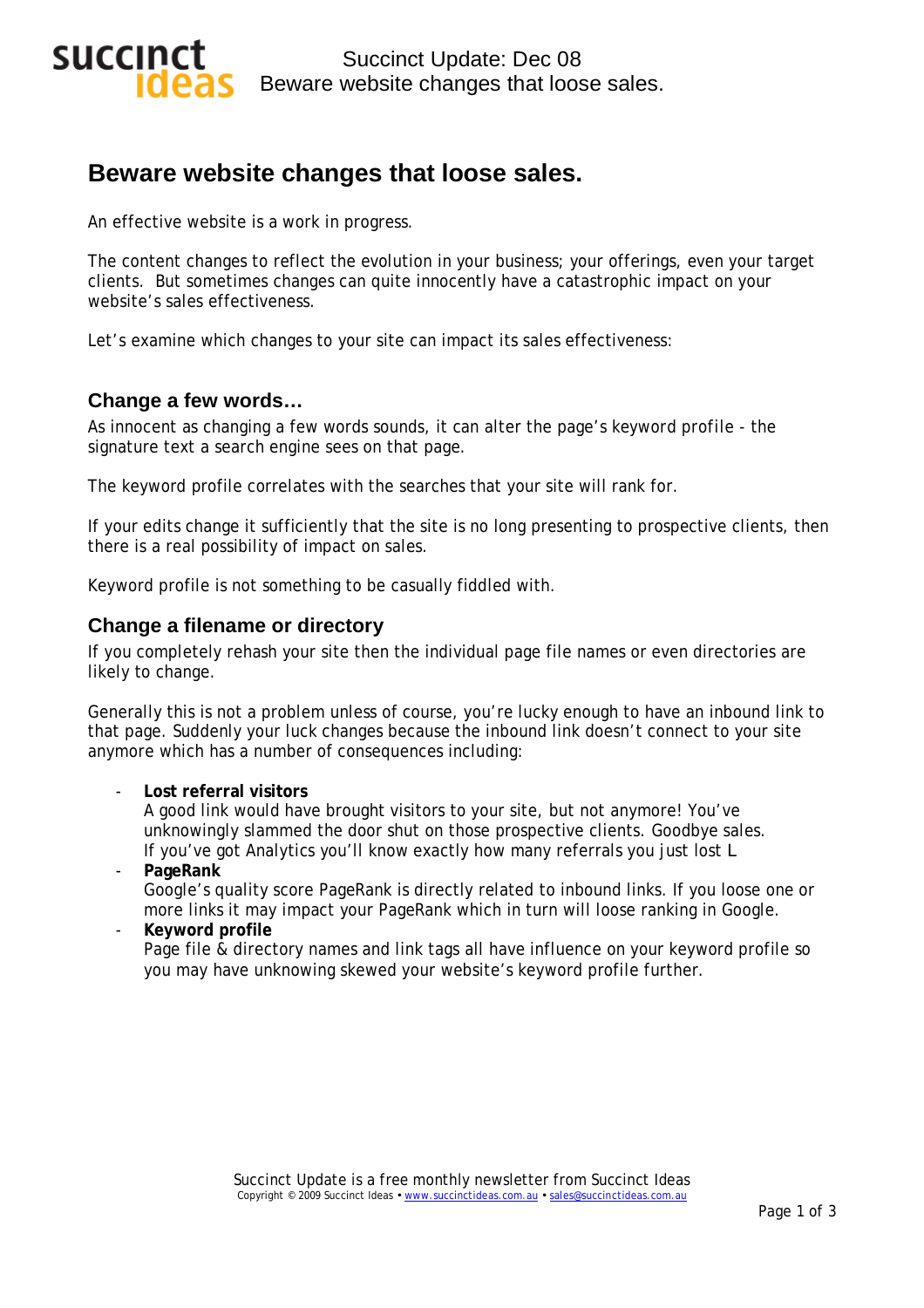

Succinct Update: Dec 08 Beware website changes that loose sales.

### **Damage control**

Well it's not all bad news; there are a few things you can do to be prepared and an important part of that is being aware of the risks and managing them appropriately.

### **Which pages rank?**

Understanding which pages in your site actually rank and what keywords they rank for is extremely important in these situations.

Typically your home page will rank highest because it normally has the best PageRank, but often the page that attracts prospective clients is another page altogether!

Google a range of keywords you think clients will use and see which pages rank for each keyword. Chances are they will be different pages in your site. If you are really organised you'll have Google Analytics installed and it's a no-brainer.

The strategy here is to preserve the ranking pages at all cost; so think twice before modifying them. Get advice from a professional rather than compromising your sales.

### **Finding your inbound links**

There are two methods:

**Use a link: command** in Google i.e. in the Google search bar type link:< your website address> Note that Link: is quick but not always comprehensive.

### **Google Webmasters Tools**

This environment allows you to see and set characteristics about your website in Google's infrastructure. You need a website developer (or an internet marketer J) to commission it for you. You can download a detailed report of inbound links to pages in your site.

#### **Protecting inbound links**

Now you've identified your links get your web developer to set redirects from the linked pages to its replacement page.

A 301 redirect will preserve your valuable PageRank from the incoming link and also automatically redirect incoming visitors to the right page so they can still buy from you.

### **In summary:**

Don't be reckless about making major changes if your site performs well Having access to information and expertise can reduce the impact of changes

If your site doesn't perform well then you probably need to make changes anyway!